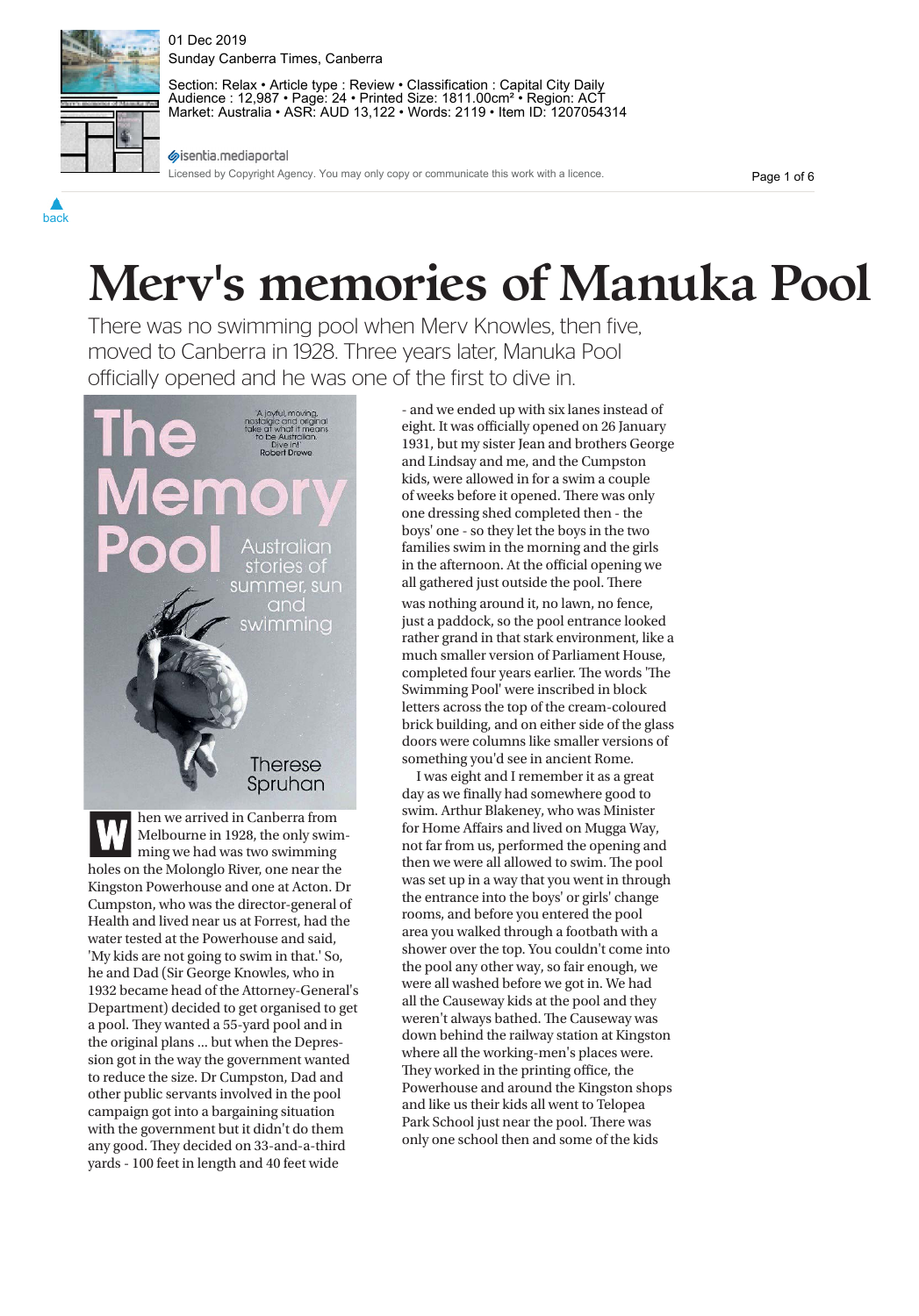

## 01 Dec 2019 Sunday Canberra Times, Canberra

Section: Relax • Article type : Review • Classification : Capital City Daily Audience : 12,987 • Page: 24 • Printed Size: 1811.00cm² • Region: ACT Market: Australia • ASR: AUD 13,122 • Words: 2119 • Item ID: 1207054314

sisentia.mediaportal

Licensed by Copyright Agency. You may only copy or communicate this work with a licence.

from the Causeway used to come to school without shoes.

When the pool opened at the beginning of October each season, there was a tradition to be the first in the water. It involved a lot of push and shove and jostling and when Scotty or Davis, whoever was running the place at the time, flung the doors open, there'd be a rush and we'd race in to see who could hit the water first. I usually got beaten by my big brother, Lindsay, who was faster than me, but I still made it first about four times.

In those early days of Canberra, everyone was looking for something to do outside work and school hours and on weekends. The pool was the social centre where the young people met to swim, sunbake, dive and socialise. There's a book called *That's swimming pool in the national capital at Canberra*, and I think a lot of that happened<br>*in those days* It was definitely the place to in those days. It was definitely the place to be in summer and sometimes they'd have to close the doors for a while when they couldn't fit in any more people.

I used to swim in the morning, first thing before we had breakfast, and then sometimes at lunch and then back again in the afternoons after school. There would be 200 kids there after school. We all had lockers so we could leave our gear there. In the 1930s and 40s there were rules on the types of swimming togs you could wear. Men and boys couldn't go topless - you couldn't just have trunks. I had a set of trunks with a belt and a zipper and I could put the top on with the zipper if I was swimming at Manuka; if I went down the coast to Narooma where we had a house, I zipped off the top.

I always loved swimming - you're weightless, it's relaxing and I enjoyed seeing how fast I could get to the deep end. My brother Lindsay held the record for swimming the length in under 16 seconds. I could never get under 17 seconds. I always swam in lane one or two; they were considered the boys' lanes as they were on the side of the pool where the men's change rooms and sunbaking area were. The two sunbaking areas were totally enclosed and while I didn't spend too much time in them, I'm suffering today because of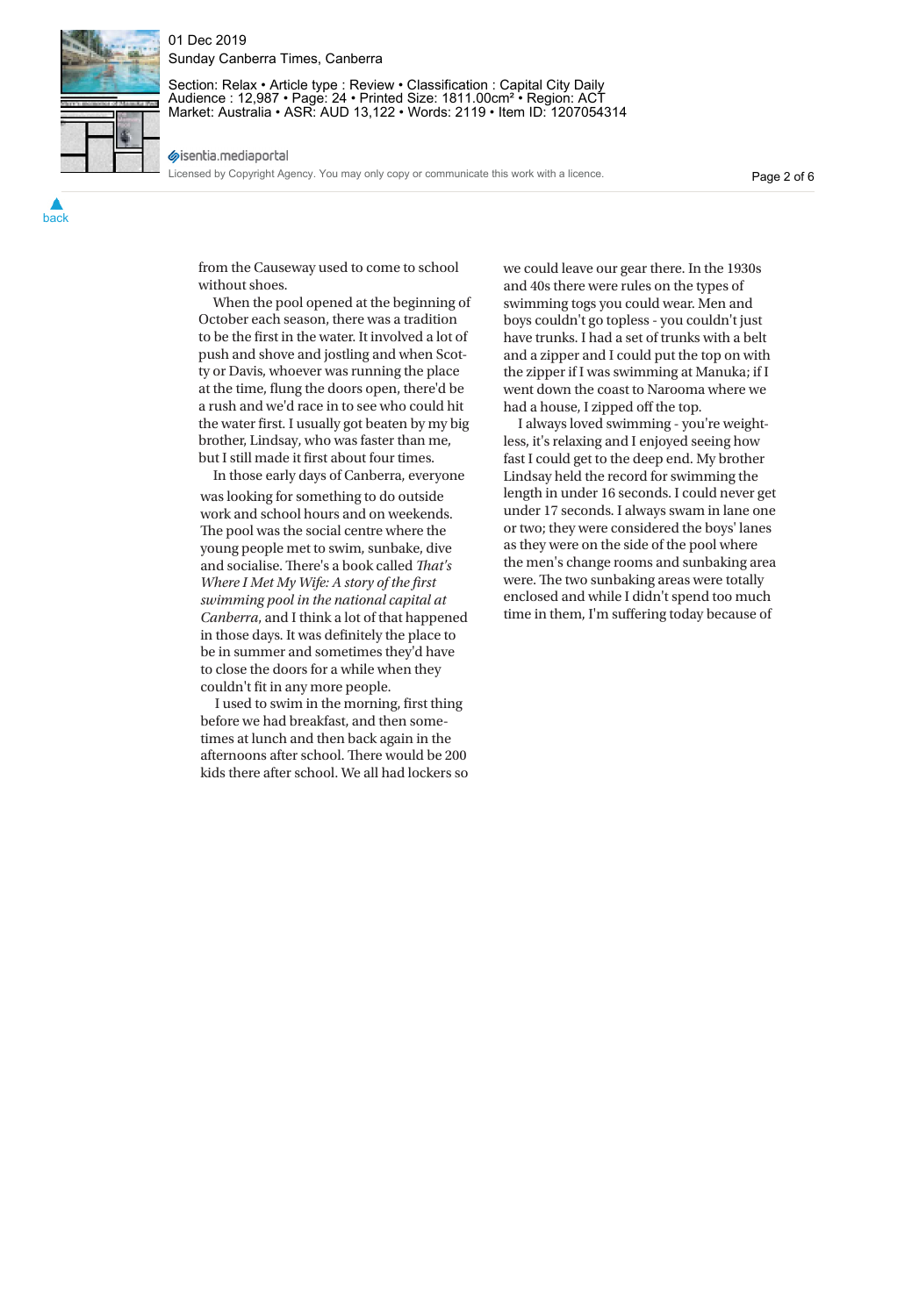

## 01 Dec 2019 Sunday Canberra Times, Canberra

Section: Relax • Article type : Review • Classification : Capital City Daily Audience : 12,987 • Page: 24 • Printed Size: 1811.00cm² • Region: ACT Market: Australia • ASR: AUD 13,122 • Words: 2119 • Item ID: 1207054314

## sisentia.mediaportal

Licensed by Copyright Agency. You may only copy or communicate this work with a licence.

Page 3 of 6



Mervyn (Merv) Knowles pictured in 2017 at the age of 94 at the Manuka Pool. <mark>Picture: Karleen Minney.</mark><br>.

the sun. We also had a diving tower, which they pulled down because of the insurance risk, but I wasn't much of a diver. I left that to Owen 'Crusty' Taverner, who was also a champion swimmer and later managed the pool, followed by his son 'Tav'. We had a good range of divers at the pool in the 1930s and 40s, including Bobby Baker. He was from the north side of Canberra, which early on was a big distinction. There was Ainslie, Braddon and Reid on the north side and Barton, Manuka, Kingston, Griffith, Red Hill and Forrest on the south side.

We all belonged to the swimming club my two brothers, my sister and me - and for a period Dad was the president of the club and later patron. We had Wednesday night carnivals and a full range of championships and water polo. During the time when my brother Lindsay and Bill Dullard were vying with each other, it would be nothing to have 300, 400 people for the Wednesday night

carnival. Lindsay was a good swimmer. He was club champion and he became Sydney University champion and All Australian Universities Swimming Champion where he knocked 14 seconds off the 400 yards intervarsity record. I was expected to be as good, but I never was. I was club champion twice, in 1940 and 1941, but that was because the big boys like Lindsay were away at the war.

Lindsay was a bonzer older brother and a good bloke. He did an Arts degree at Sydney University and then said to Father that he wanted to fly. By the time World War II came around he was a fighter pilot. He was just 24 when he was killed in aerial combat with a German Messerschmitt fighter over Libya in 1941. He was one of nine from the Manuka swimming club and water polo team who were killed in the war, including his swimming rival Bill Dullard. They are all remembered in a plaque at the pool that was hung in the foyer in 1947 and restored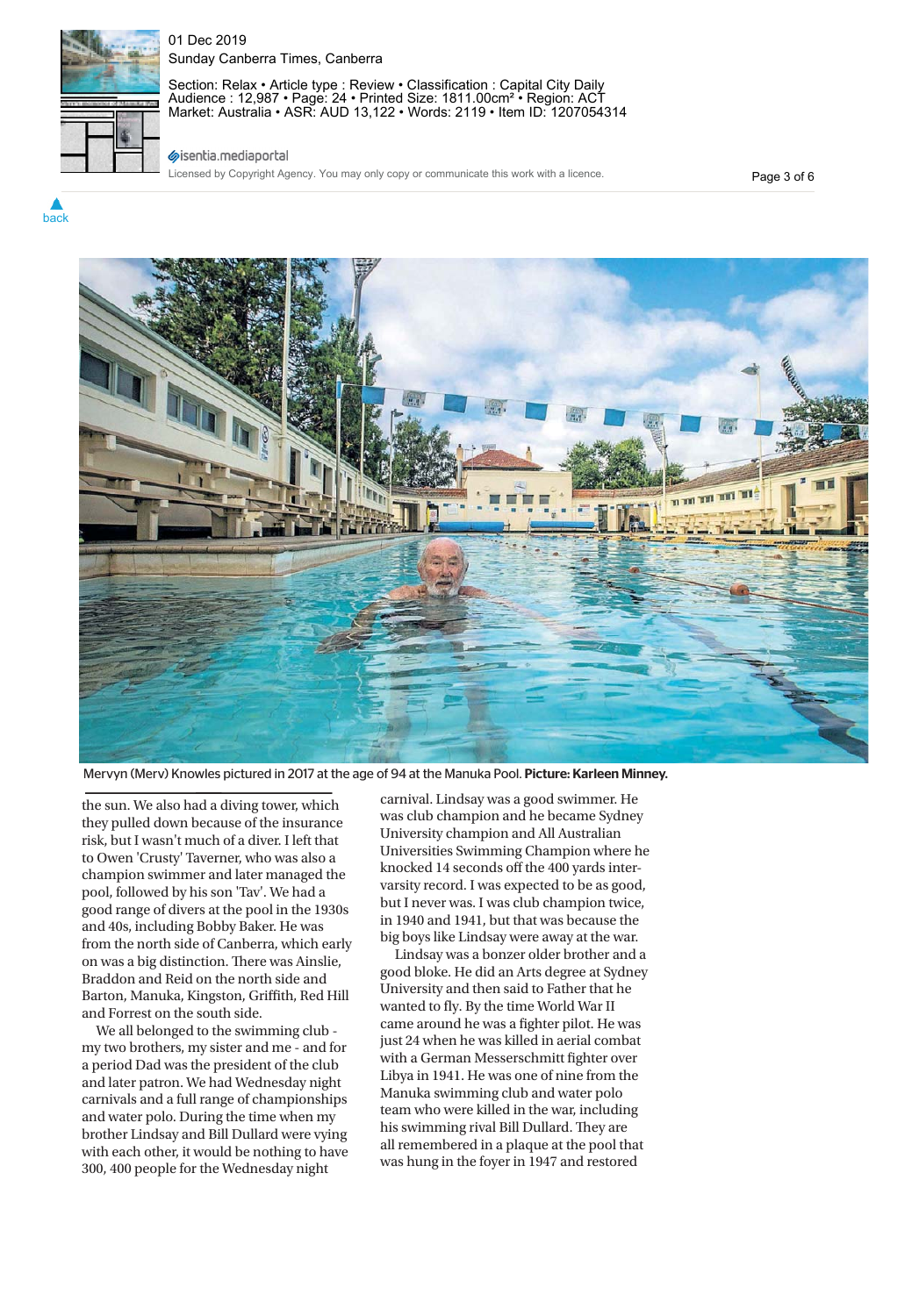

#### 01 Dec 2019 Sunday Canberra Times, Canberra

Section: Relax • Article type : Review • Classification : Capital City Daily Audience : 12,987 • Page: 24 • Printed Size: 1811.00cm² • Region: ACT Market: Australia • ASR: AUD 13,122 • Words: 2119 • Item ID: 1207054314

sisentia.mediaportal

Licensed by Copyright Agency. You may only copy or communicate this work with a licence.

Page 4 of 6

in 2018 thanks to the Friends of Manuka Pool and a grant from the Department of Veterans' Affairs.

I thought we did a lot of training but it was nothing compared to today. Three lengths were a hundred yards and a mile was 53 laps. But I left the mile swims to Lindsay, who used to say he could go as fast as he wanted. It was just a question of how much he trained, which they've all proved since. I had the embarrassing situation one year of winning the men's 400 yards and the girls were two seconds faster than me. I remember one classic 800-yard race I competed in. I started the evening by having a game of water polo, which was half an hour or more, and lo and behold I then had to do an 800-yard swim. Len Major was my rival. Lenny went to work for 2CS and had a career in radio, but he swam along with me till about 400 and then he disappeared. At the end of it I said, 'What happened to you?' and he said, 'I got tired.' I said, 'But you hadn't played water polo,' and he said, 'No, but I still got tired.' He just stopped so I won that race.

I loved water polo and was captain at one stage. We used to train at 5.30pm when it was all peace and quiet. Just before the war this fellow came to the pool while seven or eight of us boys were throwing the ball around. This fellow dived in and said, 'Give us a chuck.' We threw him the ball and it came back like a rocket. So we threw it to him again and it went somewhere else like a rocket. We got talking to him and it turned out he was George Molnar, the political cartoonist. His cartoons were brilliant. Anyway, he said, 'You chaps shouldn't be in the water,' and we said, 'Why not?' He said we should be in the two sunbaking areas learning to catch the water polo ball one-handed and throw it one-handed. So we did that for a while and then we asked him if he'd like to be our coach and he said

yes. I believe he learnt to play water polo in his home country, Hungary. He was exceptional. He could get high out of the water up to the lower part of his hips because he was so strong in the legs underwater.

I really loved water polo practice and working on my ability to catch a ball with one hand and flick it one way or another or back where it came from. We were not

allowed to use two hands, except the goalie. For a while we had Tim Ingram as goalie, who did all the tiling of the four steps in the corners of the pool. He was apprenticed to his father Adam, who did the tiling of the whole pool. Tim was six feet two or three and had arms that stretched from one side of the goal to the other, a great asset for stopping goals. Sadly, his youngest brother Ian was one of the nine from the pool who were killed in World War II.

I managed to keep out of trouble most of the time when I was at the pool. The managers were pretty strict, and there were all sorts of signs around the pool saying what you could and couldn't do, including one that said, 'No spitting and running', so you could walk and spit! I was only little - under 10 stone - still am, but at one stage I had a support role as an honorary inspector, which involved being a bit of a policeman if people were doing the wrong thing. Everybody in Canberra in the 1930s, 40s and 50s went to the pool - all the kids and teenagers from the north and south sides, some of the parliamentarians, the public servants and the working men and their families - as it was the only place to swim until the Canberra Olympic Pool opened in 1955. I was there morning, noon and night during the season with all the water polo team and all my mad friends. It was home to me and I still love it today, nearly 90 years on from the opening day.

■ Published by NewSouth Books. \$29.99.

The managers Scotty and Davis were pretty strict, and there were all sorts of signs around the pool saying what you could and couldn't do, including one that said, 'No spitting and running', so you could walk and spit!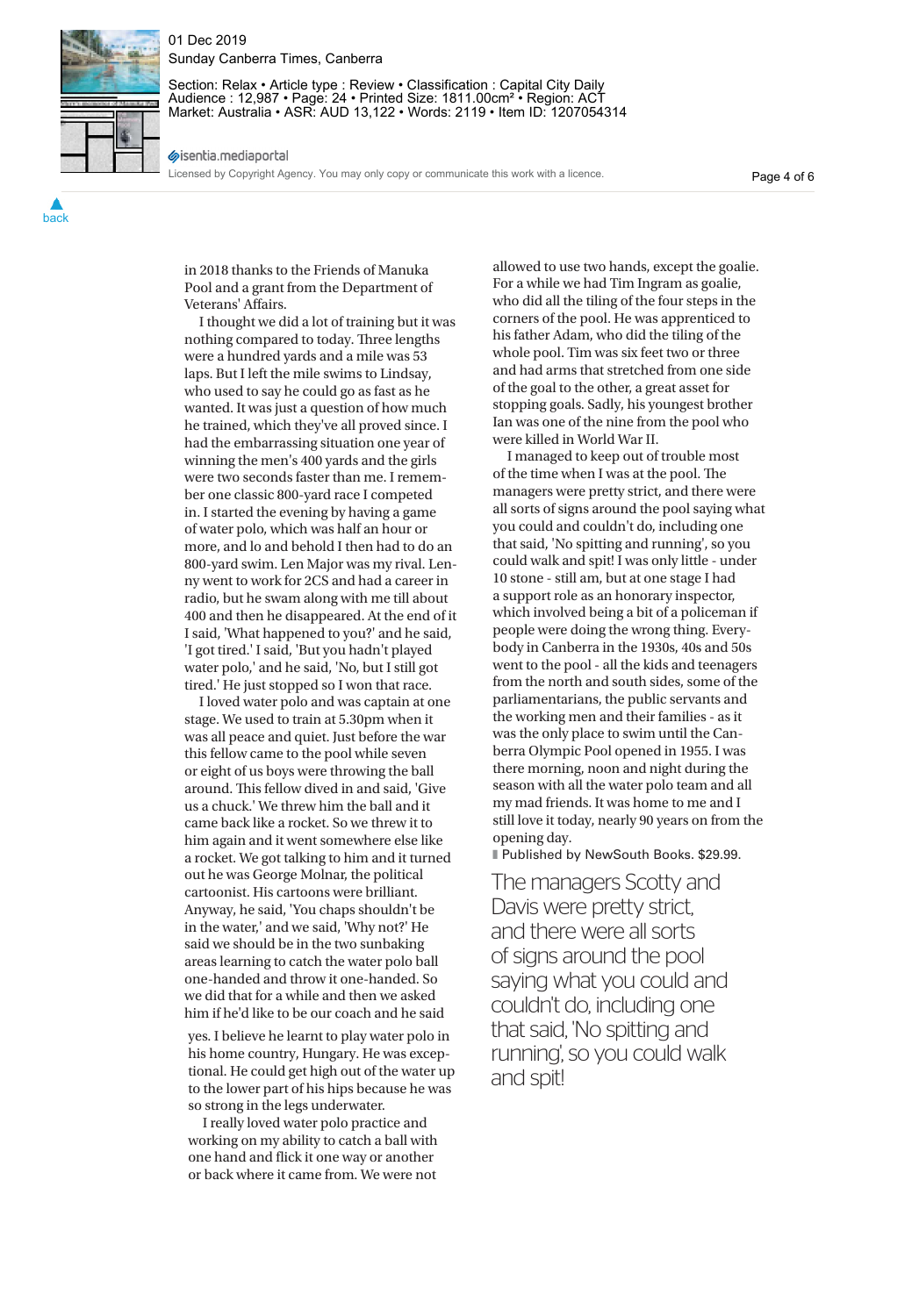

# 01 Dec 2019 Sunday Canberra Times, Canberra

Section: Relax • Article type : Review • Classification : Capital City Daily Audience : 12,987 • Page: 24 • Printed Size: 1811.00cm² • Region: ACT Market: Australia • ASR: AUD 13,122 • Words: 2119 • Item ID: 1207054314

# sisentia.mediaportal

Licensed by Copyright Agency. You may only copy or communicate this work with a licence.

Page 5 of 6



Clockwise from left: The Manuka Pool in 1991, the year of its 60th anniversary. Picture: The Canberra Times archives